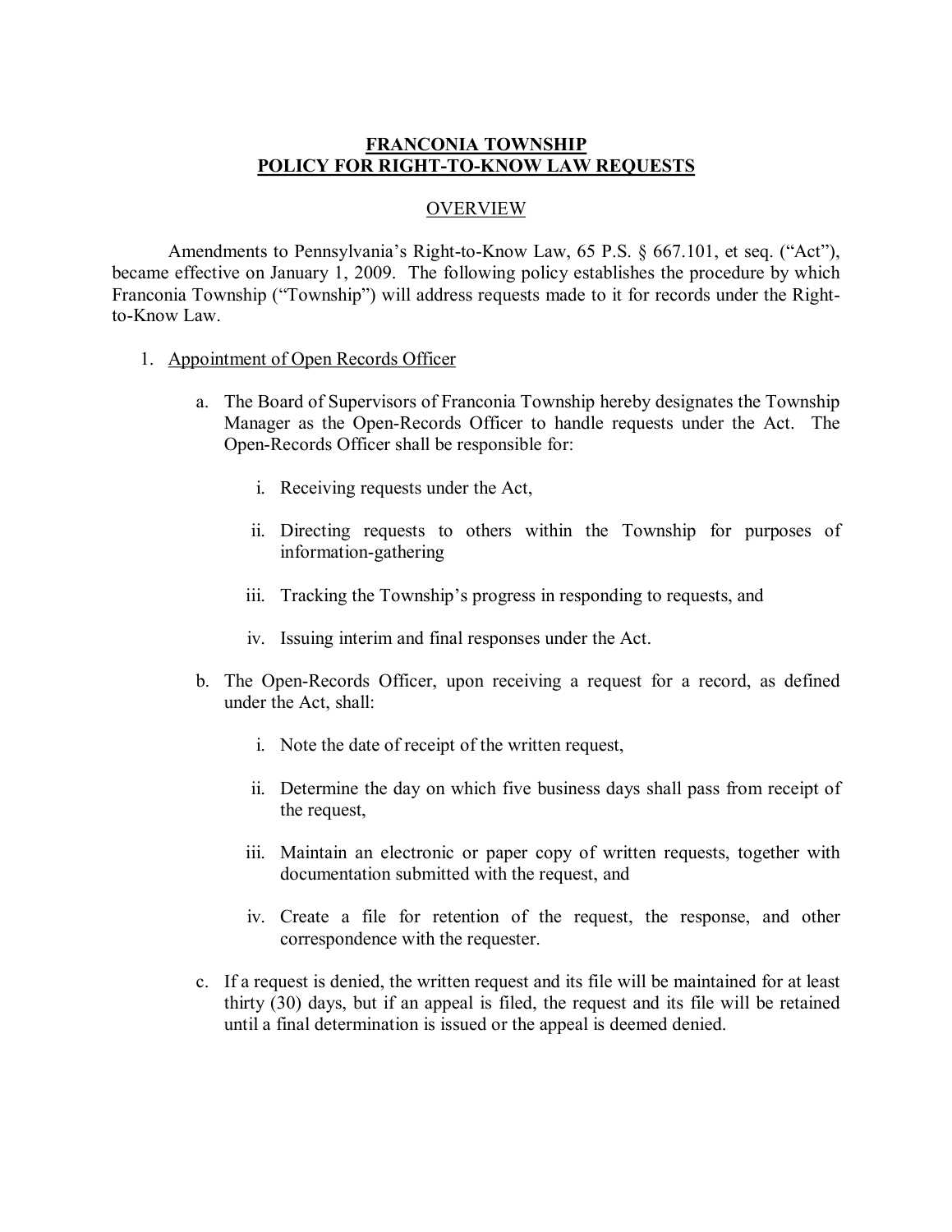## 2. Posting Requirements

- a. The Township shall post the following at the municipal building, and on the website:
	- i. Contact information for the Open-Records Officer (including location address, email address and telephone number).
	- ii. Contact information for the Pennsylvania Office of Open Records.
	- iii. A form which may be used for filing a request under the Act.
	- iv. Township regulations, policies and procedures relating to the Act.

# 3. Requests for Records

- a. Any request made to the Township under the Act, if the requester chooses to retain his or her rights and remedies under the Act, shall be in writing and meet the following procedural requirements:
	- i. Provide a name and address to which a response to the request can be sent.
	- ii. Specifically identify the record(s) requested, with sufficient specificity to enable the Township to ascertain which records are being requested.
	- iii. State whether the requester is a legal resident of the United States or a Commonwealth, local, judicial or legislative agency.
- b. "In writing," as referred in subparagraph (a) above, includes written requests submitted in person, by mail, by e-mail or by facsimile.
- c. Requesters may submit requests under the Act on either the uniform form adopted by the Pennsylvania Office of Open Records, or under a form developed by the Township and made available on the Township website or at the municipal building.
- d. Any failure to provide a name and address shall render the request administratively incomplete. The Township shall not be required to respond to an administratively incomplete request.
- e. Right-to-Know requests must be sent or delivered to the Township by one of the following approved methods of transmission: (1) United States mail, (2) courier, (3) express delivery, (4) overnight delivery, (5) hand-delivery, (6) facsimile, or  $(7)$  e-mail. No other form of transmission is permitted.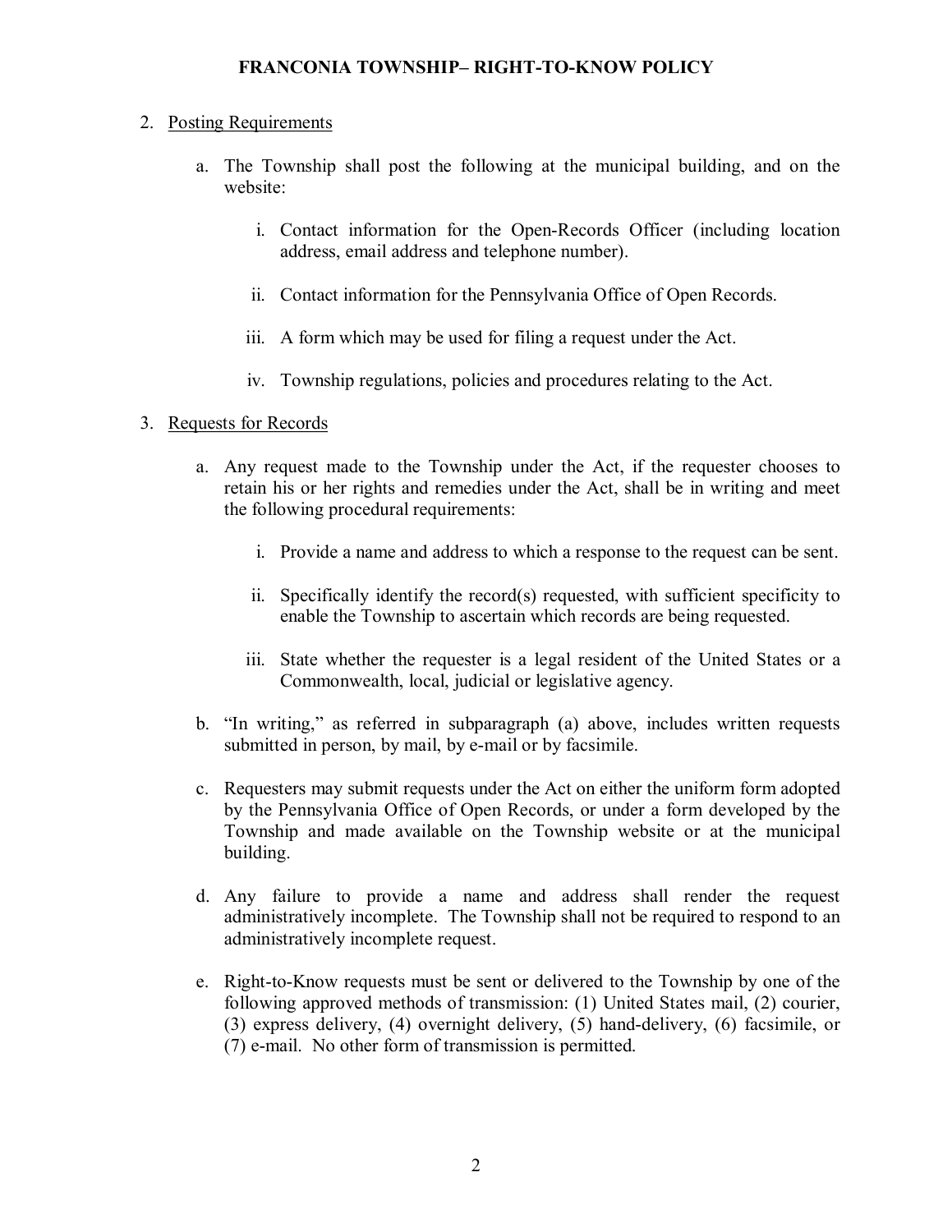- f. The Township may accept verbal requests for records, but the requester will not be afforded the rights and remedies provided under the Act.
- g. Right-to-Know Requests must be sent or delivered to:

Franconia Township Open Records Officer 671 Allentown Road Telford, PA 18969

- h. Right-to-Know Requests received by the Township after the close of regular business hours shall be deemed to have been received by the Township on the following regular business day. This shall include any facsimile or email transmission received after regular business hours. The regular business hours of the Township are 8:00 a.m. to 4:00 p.m., Monday through Friday, excluding holidays.
- 4. Township Response to Requests for Records Procedural
	- a. A Right-to-Know Request may be denied if it does not identify the records requested with sufficient specificity.
	- b. In conducting an initial review of a Right-to-Know Request, the Open Records Officer may, but is not required to, contact the requester to obtain additional information to assist the Township in responding to the request.
	- c. The Open Records Officer shall respond to the requester within five (5) business days from the date of receipt of the written request. A business day does not include Saturday, Sunday or a Federal, State or Township holiday. A business day also does not include any day when the Township offices are closed pursuant to a decision by management, an unanticipated event such as a natural disaster, or at the direction of a local, State or Federal agency or official. If the Open Records Officer does not respond within five (5) business days of receipt thereof, the request is deemed denied. For purposes of determining the end of the fivebusiness-day period, the day a Right-to-Know Request is deemed received is not included in that determination. For example, if a Right-to-Know Request is received on a Monday, the Township's response is not due until the following Monday, assuming there is no intervening holiday or closure of the Township offices.
	- d. If, in response to a request, the Township produces a record that is not a record as defined under the Act, the Township shall notify any third party that provided the record to the Township, the person that is the subject of the record and the requester. Additionally, if a third party provided a record to the Township and the record included a written statement signed by a representative of the third party that the record contained a trade secret or confidential proprietary information, the Township shall notify the third party of a request for that record within five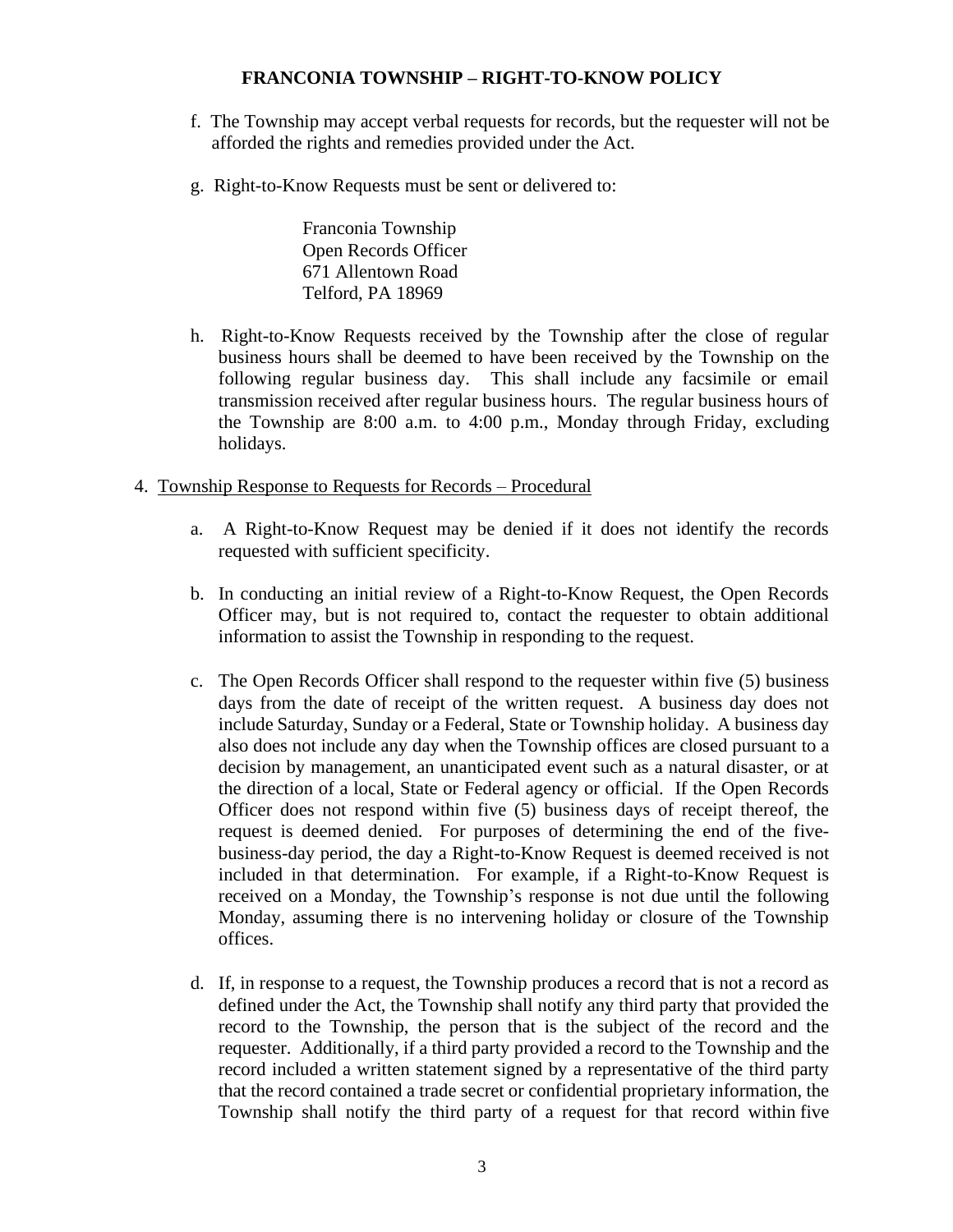business days of receipt of the request for the record. The third party thereafter has five (5) business days from receipt of notification from the Township to provide input on the release of the record. The Township shall then deny or release the record within ten (10) business days of the provision of notice to the third party and shall notify the third party of its decision.

- 5. Township Response to Requests for Records Substantive
	- a. Upon receipt of a written request for access to a record, the Township shall make a good faith effort to determine if the record requested is a record as defined under the Act, and whether the Township has possession, custody or control of the record, and shall respond as provided in subsection (b), below.
	- b. The Township response shall consist of: (1) approval for access to the record, (2) review of the request by the Open-Records Officer, or (3) denial of access to the record requested. The Township may also partially deny the request, permitting review of some, but not all, of the requested records. This may apply where a record contains information which is subject to access as well as information which is not subject to access, in which case the Township's response shall grant access to the information which is subject to access and deny access to the information which is not subject to access. If the information which is not subject to access is an integral part of the public record, and cannot be separated, the Township shall redact from the record the information which is not subject to access, and grant access to the remainder of the record. The Township shall not deny access to the record if the information which is not subject to access is able to be redacted.
	- c. If access to the public record is approved, all applicable fees shall be paid in order to receive access to the record requested. Thereafter, the public record shall be available for access in the Township's offices. The Open-Records Officer shall cooperate fully with the requester, while taking reasonable measures to protect the Township's records from the possibility of theft and/or modification.
	- d. A response that constitutes a full or partial denial of a request will include the following:
		- i. A description of the record requested.
		- ii. The specific reasons for the denial, including a citation of supporting legal authority. If the denial is the result of a determination that the record requested is not a record under the Act, the specific reasons for the Township's determination that the record is not under the Act shall be included.
		- iii. The name, title, business address, business telephone and signature of the Township Open-Records Officer on whose authority the denial is issued.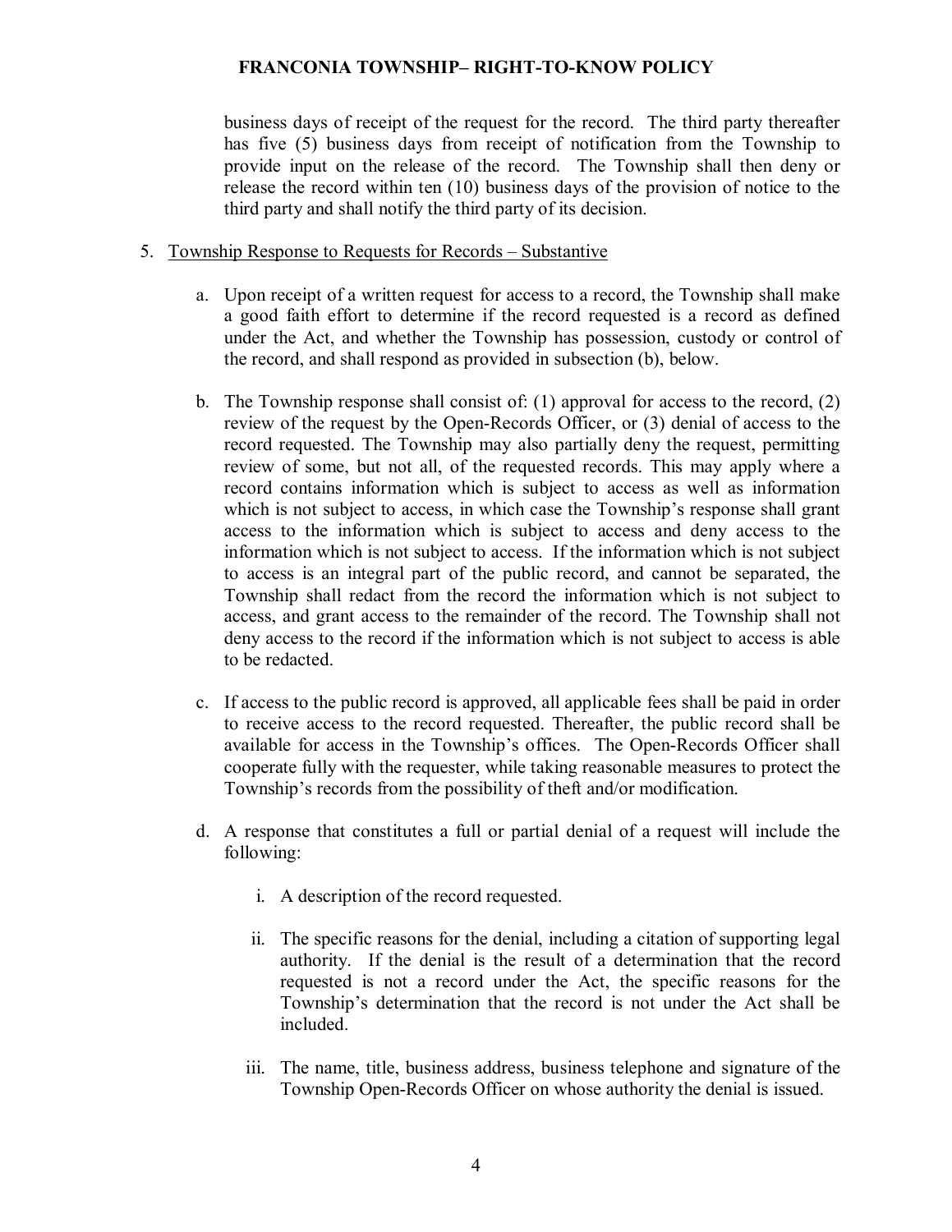- iv. Date of the response.
- v. The procedure to appeal the denial of access to the requested record.
- e. If the Township does not respond to the request within five (5) business days after a Right-to-Know request is docketed as having been received by the Township, a Right-to-Know request shall be deemed to have been denied and the request may file an appeal.
- f. A public record that is not in the possession of the Township but is in the possession of a party with whom the Township has contracted to perform a governmental function on behalf of the Township, and which directly relates to the governmental function and is not exempt under the Act, shall be considered a public record. A request for a record in possession of such third party shall be submitted to the Township Open-Records Officer, and upon a determination the record is subject to access under the Act, the Open-Records Officer shall assess a duplication fee as provided under the Act and, upon collection of the fee, remit the fee to the third party possessing the record if the third party duplicated the record.
- g. Upon receipt of a written request for access, the Open-Records Officer shall determine whether one of the following applies:
	- i. The request for access requires redaction of a public record.
	- ii. The request for access requires the retrieval of a record stored in a remote location.
	- iii. A timely response to the request for access cannot be accompanied due to bona fide and specified staffing limitations.
	- iv. A legal review is necessary to determine whether the record is a record subject to access under the act.
	- v. The requester has not complied with the Township's policies regarding access to records.
	- vi. The requester refuses to pay applicable fees authorized by this act, or
	- vii. The extent/nature of the request precludes a response within the required time period.

In the event one of the above seven situations apply, the Open-Records Officer shall send written notice to the requester within five (5) business days of receipt of the request, and such notice shall include a statement notifying the requester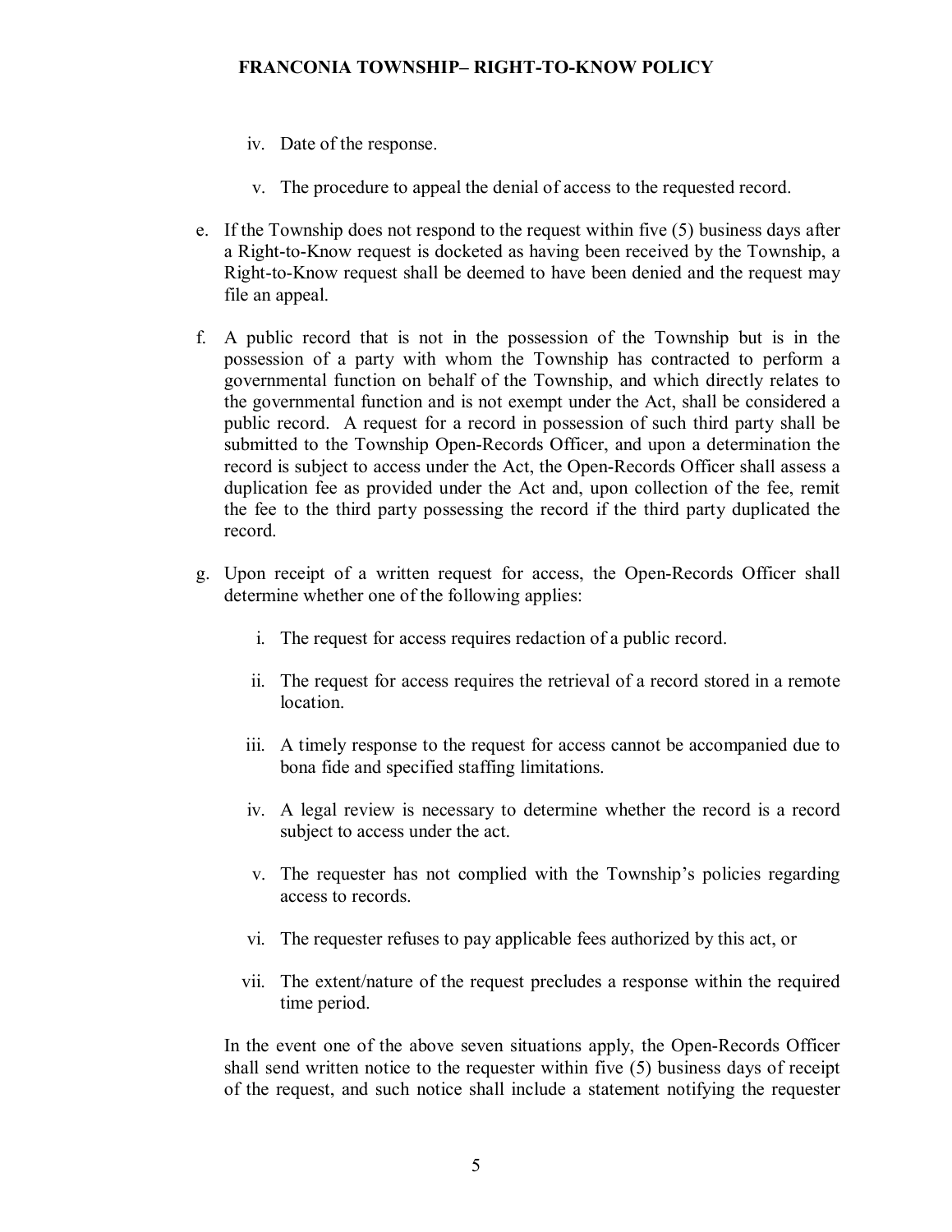that the request is being reviewed, the reason for the review, a reasonable date that a response is expected and an estimate of applicable fees owed when the record becomes available. If the expected response date is over thirty (30) days from the end of the five day period, the request shall be deemed denied unless the requester approves an extension in writing. In the event the requester approves the extension, the request is deemed denied on the day following the thirty-day period if the Township has not provided a response by that date.

- h. In the event the estimated cost of fulfilling a request submitted under the Act is expected to exceed \$100.00, the Open-Records Officer shall obtain fifty percent (50%) of the expected cost in advance of fulfilling the request to avoid unwarranted expense of the Township's resources. Unless prepayment is made by certified check, access will be denied until a regular check clears.
- i. If the request is denied or deemed denied, the requester may file an appeal within fifteen (15) business days of the mailing date of the Township's notice of denial, or within fifteen (15) business days of a deemed denial, with the Pennsylvania Office of Open Records. The appeal shall state the grounds upon which the requester asserts that the record is a record under the Act, and shall address any grounds stated by the Township for delaying or denying the request.
- j. The Township may deny a requester access to a record if the requester has made repeated requests for that same record, and these repeated requests have placed an unreasonable burden on the Township. Nonetheless, such denial will not restrict the requesters' ability to request different records.
- k. The Township may also deny a requester access when timely access is not possible due to fire, flood or other disaster, or when access to historical, ancient or rate documents, records, archives and manuscripts may, in the professional judgment of the curator or custodian of records, cause physical damage or irreparable harm to the record. However, to the extent possible, the contents of these records shall be made accessible to a requester even if the record itself is physically unavailable.

## 6. Excluded Records

For purposes of this Section 6, the term "Agency" refers to "Agency" as defined under the Act. The following is a list of records which are exempt from access by a requester under the Act:

- a. A record the disclosure of which:
	- i. would result in the loss of Federal or State funds by the Township, an Agency, or the Commonwealth; or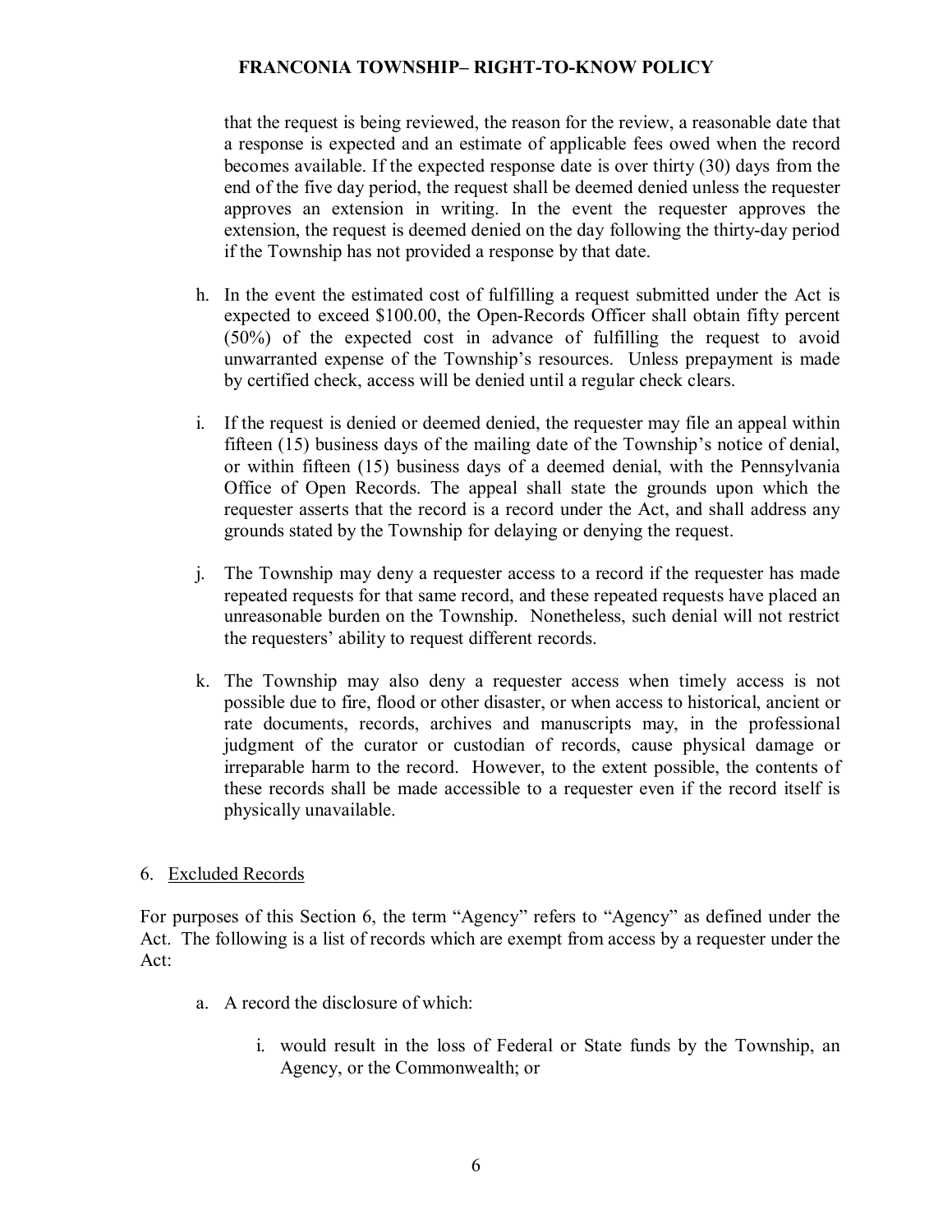- ii. would be reasonably likely to result in a substantial and demonstrable risk of physical harm to or the personal security of an individual.
- b. A record maintained by the Township or an Agency in connection with the military, homeland security, national defense, law enforcement or other public safety activity that if disclosed would be reasonably likely to jeopardize or threaten public safety or preparedness or public protection activity or a record that is designated classified by an appropriate Federal or State military authority.
- c. A record, the disclosure of which creates a reasonable likelihood of endangering the safety or the physical security of a building, public utility, resource, infrastructure, facility or information storage system, which may include:
	- i. documents or data relating to computer hardware, source files, software and system networks that could jeopardize computer security by exposing a vulnerability in preventing, protecting against, mitigating or responding to a terrorist act;
	- ii. lists of infrastructure, resources and significant special events, including those defined by the Federal Government in the National Infrastructure Protections, which are deemed critical due to their nature and which result from risk analysis; threat assessments; consequences assessments; antiterrorism protective measures and plans; counterterrorism measures and plans; and security and response needs assessments; and
	- iii. building plans or infrastructure records that expose or create vulnerability through disclosure of the location, configuration or security of critical systems, including public utility systems, structural elements, technology, communication, electrical, fire suppression, ventilation, water, wastewater, sewage and gas systems.
- d. A record regarding computer hardware, software and networks, including administrative or technical records, which, if disclosed, would be reasonably likely to jeopardize computer security.
- e. A record of an individual's medical, psychiatric or psychological history or disability status, including an evaluation, consultation, prescription, diagnosis or treatment; results of tests, including drug tests; enrollment in a health care program or program designed for participation by persons with disabilities, including vocation rehabilitation, workers' compensation and unemployment compensation; or related information that would disclose individually identifiable health information.
- f. The following personal identification information, subject to (iv) and (v):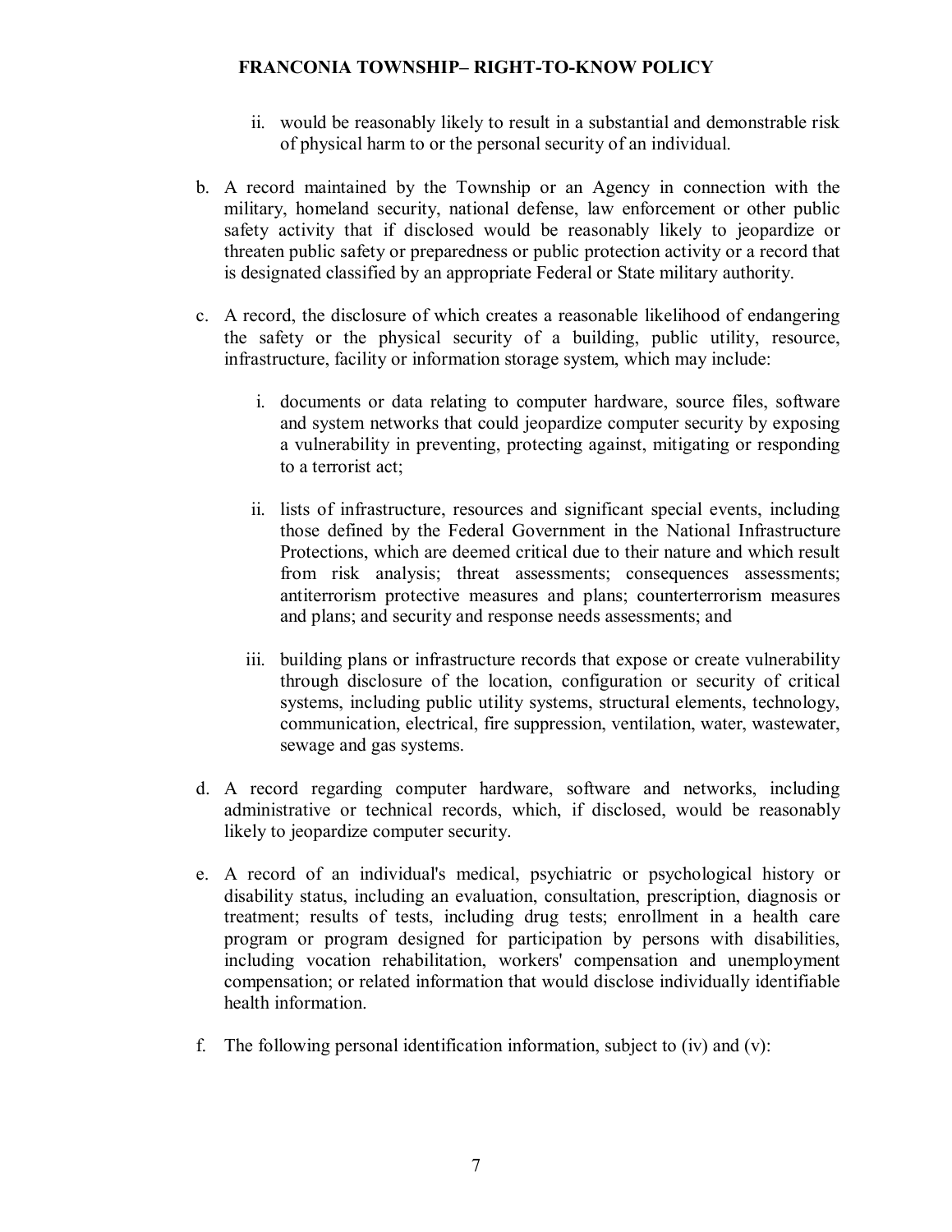- i. A record containing all or part of a person's Social Security number; driver's license number; personal financial information; home, cellular or personal telephone numbers; personal e-mail addresses; employee number or other confidential personal identification number.
- ii. A spouse's name; marital status, beneficiary or dependent information.
- iii. The home address of a law enforcement officer or judge.
- iv. Subsections  $(F)(i)-(iii)$  do not preclude the release of the name, position, salary, actual compensation or other payments or expenses, employment contract, employment-related contract or agreement and length of service of a public official or Township employee.
- v. Nonetheless, the Township may redact the name or other identifying information relating to an individual performing an undercover or covert law enforcement activity from a record.
- g. The following records relating to a Township or Agency employee:
	- i. A letter of reference or recommendation pertaining to the character or qualifications of an identifiable individual, unless it was prepared in relation to the appointment of an individual to fill a vacancy in an elected office.
	- ii. A performance rating or review.
	- iii. The result of a civil service or similar test administered by a Commonwealth agency, legislative agency or judicial agency (all of which as defined under the Act), unless the release of the test is restricted by a collective bargaining agreement. Only test scores of individuals who obtained a passing score on a test administered by the Township may be disclosed.
	- iv. The employment application of an individual who is not hired by the Township.
	- v. Workplace support services program information.
	- vi. Written criticisms of an employee.
	- vii. Grievance material, including documents related to discrimination or sexual harassment.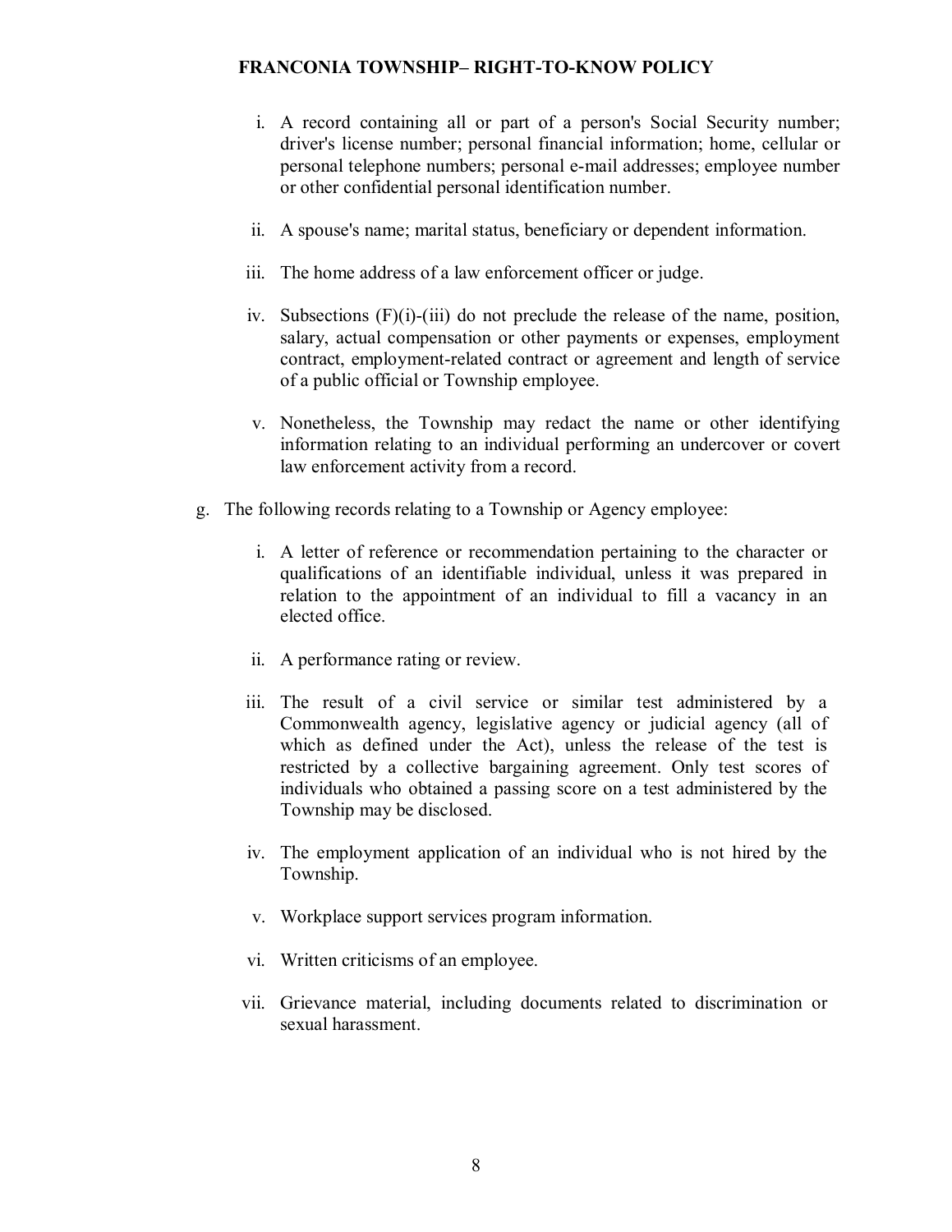- viii. Information regarding discipline, demotion or discharge contained in a personnel file. This subparagraph shall not apply to a Township or Agency final action that results in demotion or discharge.
	- ix. An academic transcript.
- h. A record pertaining to strategy or negotiations relating to labor relations or collective bargaining and related arbitration proceedings. This shall not apply to a final or executed contract or agreement between the parties in a collective bargaining procedure.
- i. In the case of the arbitration of a dispute or grievance under a collective bargaining agreement, an exhibit entered into evidence at an arbitration proceeding, a transcript of the arbitration or the opinion. This shall not apply to the final award or order of the arbitrator in a dispute or grievance procedure.
- j. The draft of a bill, resolution, regulation, statement of policy, management directive, ordinance or amendment thereto prepared by or for the Township.
- k. A record that reflects:
	- i. The internal, predecisional deliberations of the Township, its members, employees or officials or predecisional deliberations between Township members, employees or officials and members, employees or officials of another agency, including predecisional deliberations relating to a budget recommendation, legislative proposal, legislative amendment, recommendation, legislative proposal, legislative amendment, contemplated or proposed policy or course of action or any research, memos or other documents used in the predecisional deliberations.
	- ii. The strategy to be used to develop or achieve the successful adoption of a budget, legislative proposal or regulation.
- l. A record that constitutes or reveals a trade secret or confidential proprietary information.
- m. Notes and working papers prepared by or for a public official or Township employee used solely for that official's or employee's own personal use, including telephone message slips, routing slips and other materials that do not have an official purpose.
- n. Records that would disclose the identity of an individual who lawfully makes a donation to a Township or other Agency unless the donation is intended for or restricted to providing remuneration or personal tangible benefit to a named public official or employee of the Township or Agency, including lists of potential donors compiled by the Township/Agency to pursue donations, donor profile information or personal identifying information relating to a donor.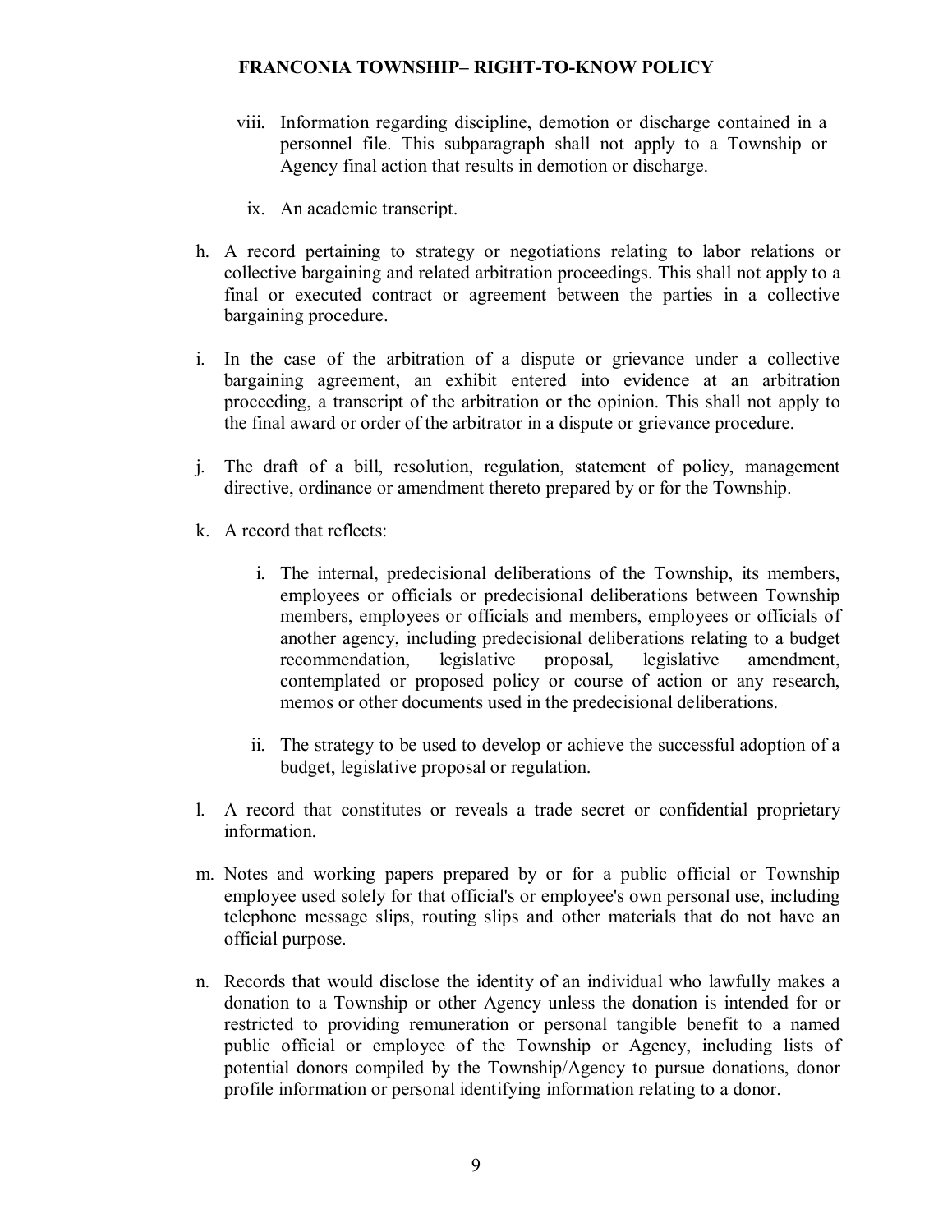- o. Unpublished lecture notes, unpublished manuscripts, unpublished articles, creative works in progress, research related material and scholarly correspondence of a community college or an institution of the State System of Higher Education or a faculty member, staff employee, guest speaker or student thereof.
- p. Academic transcripts.
- q. Examinations, examination questions, scoring keys or answers to examinations. This includes licensing and other examinations relating to the qualifications of an individual and to examinations given in primary and secondary schools and institutions of higher education.
- r. A Township record relating to or resulting in a criminal investigation, including:
	- i. Complaints of potential criminal conduct other than a private criminal complaint.
	- ii. Investigative materials, notes, correspondence, videos and reports.
	- iii. A record that includes the identity of a confidential source or the identity of a suspect who has not been charged with an offense to whom confidentiality has been promised.
	- iv. A record that includes information made confidential by law or court order.
	- v. Victim information, including any information that would jeopardize the safety of the victim.
	- vi. A record that, if disclosed, would do any of the following:
		- 1. Reveal the institution, progress or result of a criminal investigation, except the filing of criminal charges.
		- 2. Deprive a person of the right to a fair trial or an impartial adjudication.
		- 3. Impair the ability to locate a defendant or codefendant.
		- 4. Hinder the Township's ability to secure an arrest, prosecution or conviction.
		- 5. Endanger the life or physical safety of an individual.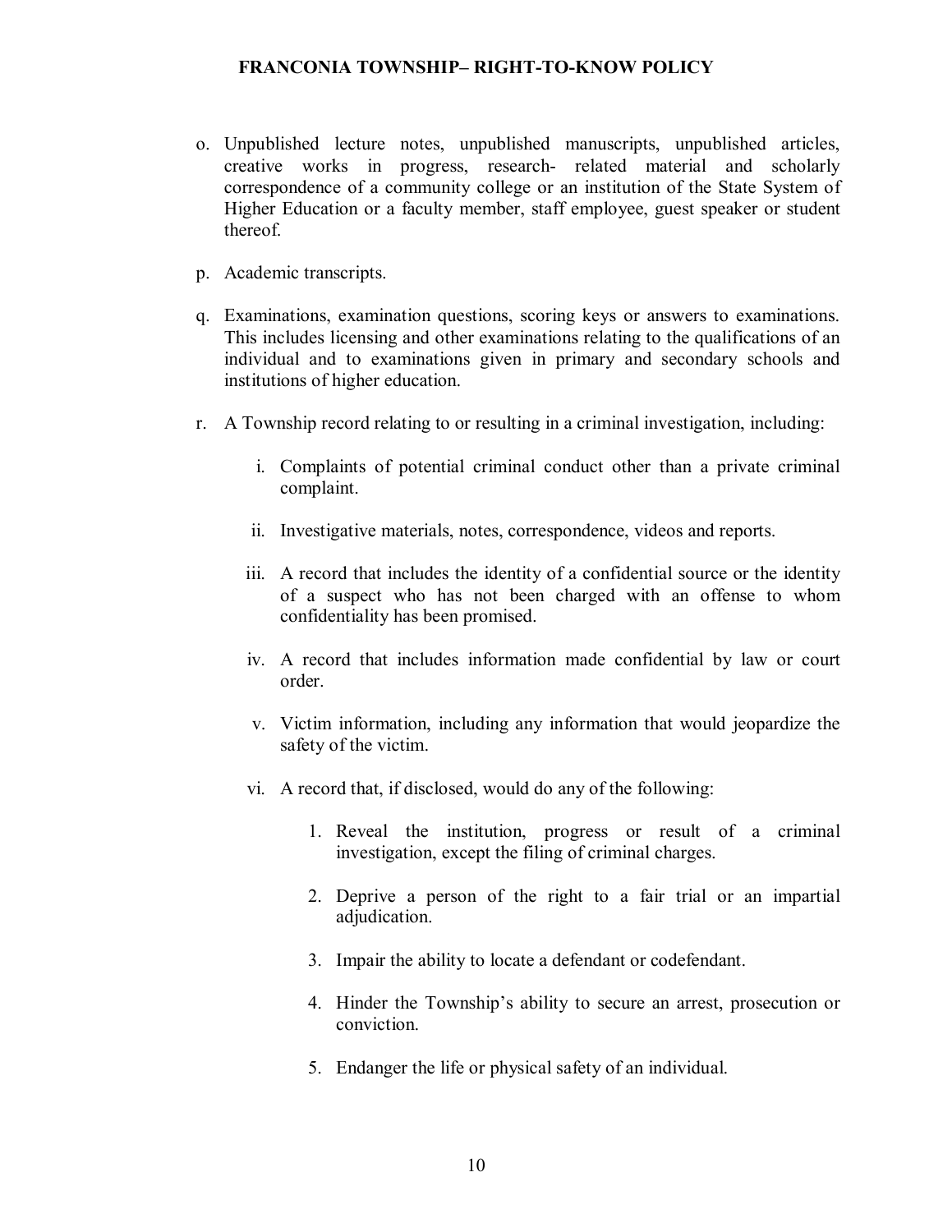This paragraph shall not apply to information contained in a police blotter as defined in 18 Pa.C.S. § 9102 and utilized or maintained by the Pennsylvania State Police, local, campus, transit or port authority police department or other law enforcement agency or in a traffic report except as provided under 75 Pa.C.S. § 3754(b).

- s. A record of the Township or an Agency relating to a noncriminal investigation, including:
	- i. Complaints submitted to the Township/Agency.
	- ii. Investigative materials, notes, correspondence and reports.
	- iii. A record that includes the identity of a confidential source, including individuals subject to the act of December 12, 1986 (P.L.1559, No.169), known as the Whistleblower Law.
	- iv. A record that includes information made confidential by law.
	- v. Work papers underlying an audit.
	- vi. A record that, if disclosed, would do any of the following:
		- 1. Reveal the institution, progress or result of a Township/Agency investigation, except the imposition of a fine or civil penalty, the suspension, modification or revocation of a license, permit, registration, certification or similar authorization issued by the Township or Agency or an executed settlement agreement unless the agreement is determined to be confidential by a court.
		- 2. Deprive a person of the right to an impartial adjudication.
		- 3. Constitute an unwarranted invasion of privacy.
		- 4. Hinder the Township's ability to secure an administrative or civil sanction.
		- 5. Endanger the life or physical safety of an individual.
- t. Records or parts of records, except time response logs, pertaining to audio recordings, telephone or radio transmissions received by emergency dispatch personnel, including 911 recordings. However, this does not apply to a 911 recording, or a transcript of a 911 recording, if the Township or a court determines that the public interest in disclosure outweighs the interest in nondisclosure.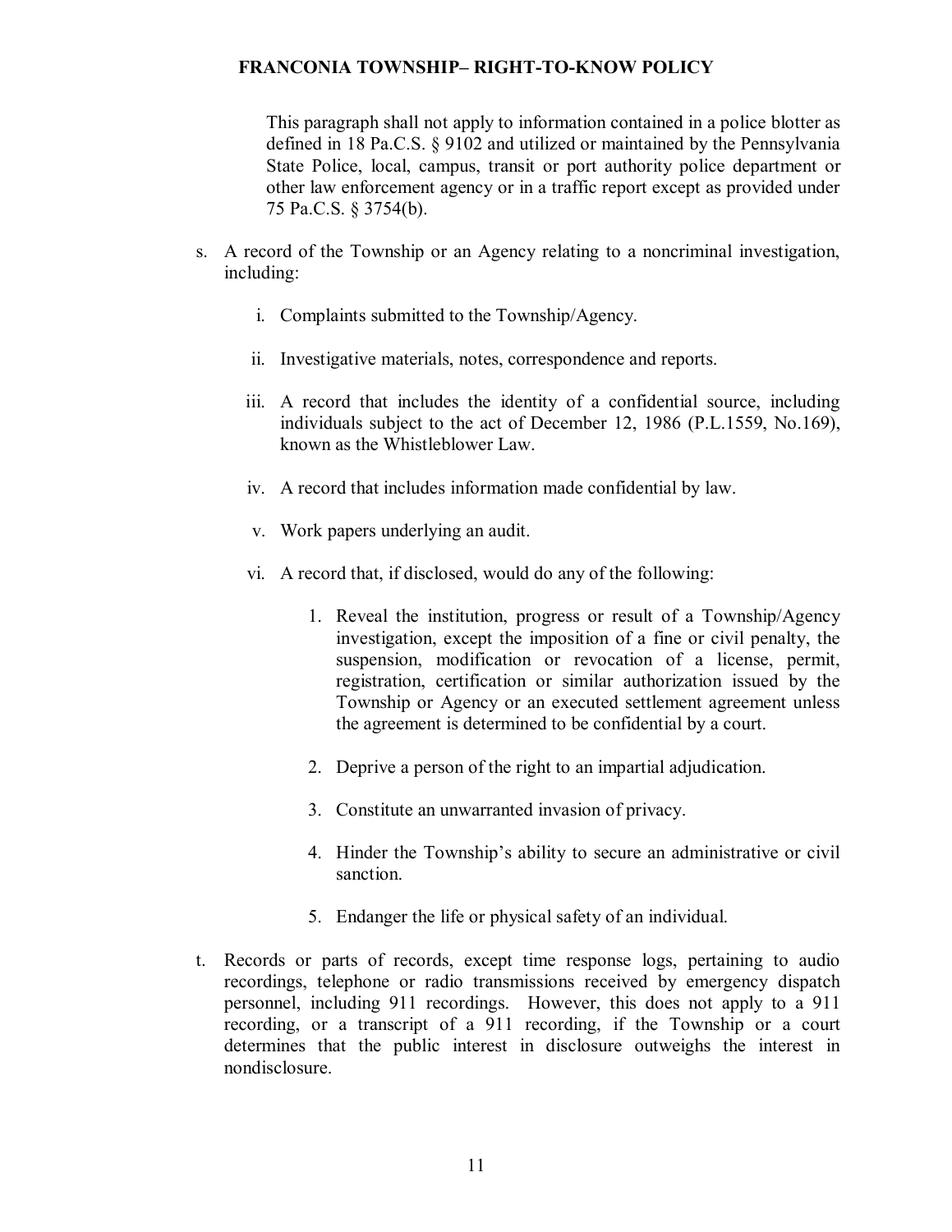- u. DNA and RNA records.
- v. An autopsy record of a coroner or medical examiner and any audiotape of a postmortem examination or autopsy, or a copy, reproduction or facsimile of an autopsy report, a photograph, negative or print, including a photograph or videotape of the body or any portion of the body of a deceased person at the scene of death or in the course of a postmortem examination or autopsy taken or made by or caused to be taken or made by the coroner or medical examiner. This exception shall not limit the reporting of the name of the deceased individual and the cause and manner of death.
- w. Draft minutes of any meeting of the Township or of an Agency until the next regularly scheduled meeting of the Township/Agency.
- x. Minutes of an executive session and any record of discussions held in executive session.
- y. The contents of real estate appraisals, engineering or feasibility estimates, environmental reviews, audits or evaluations made for or by the Township or an Agency relative to the following:
	- i. The leasing, acquiring or disposing of real property or an interest in real property.
	- ii. The purchase of public supplies or equipment included in the real estate transaction.
	- iii. Construction projects.

This paragraph shall not apply once the decision is made to proceed with the lease, acquisition or disposal of real property or an interest in real property or the purchase of public supply or construction project.

- z. Library and archive circulation and order records of an identifiable individual or groups of individuals.
- aa. Library archived and museum materials, or valuable or rare book collections or documents contributed by gift, grant, bequest or devise, to the extent of any limitations imposed by the donor as a condition of the contribution.
- bb. A record identifying the location of an archeological site or an endangered or threatened plant or animal species if not already known to the general public.
- cc. A proposal pertaining to the Township procurement or disposal of supplies, services or construction prior to the award of the contract or prior to the opening and rejection of all bids; financial information of a bidder or offeror requested in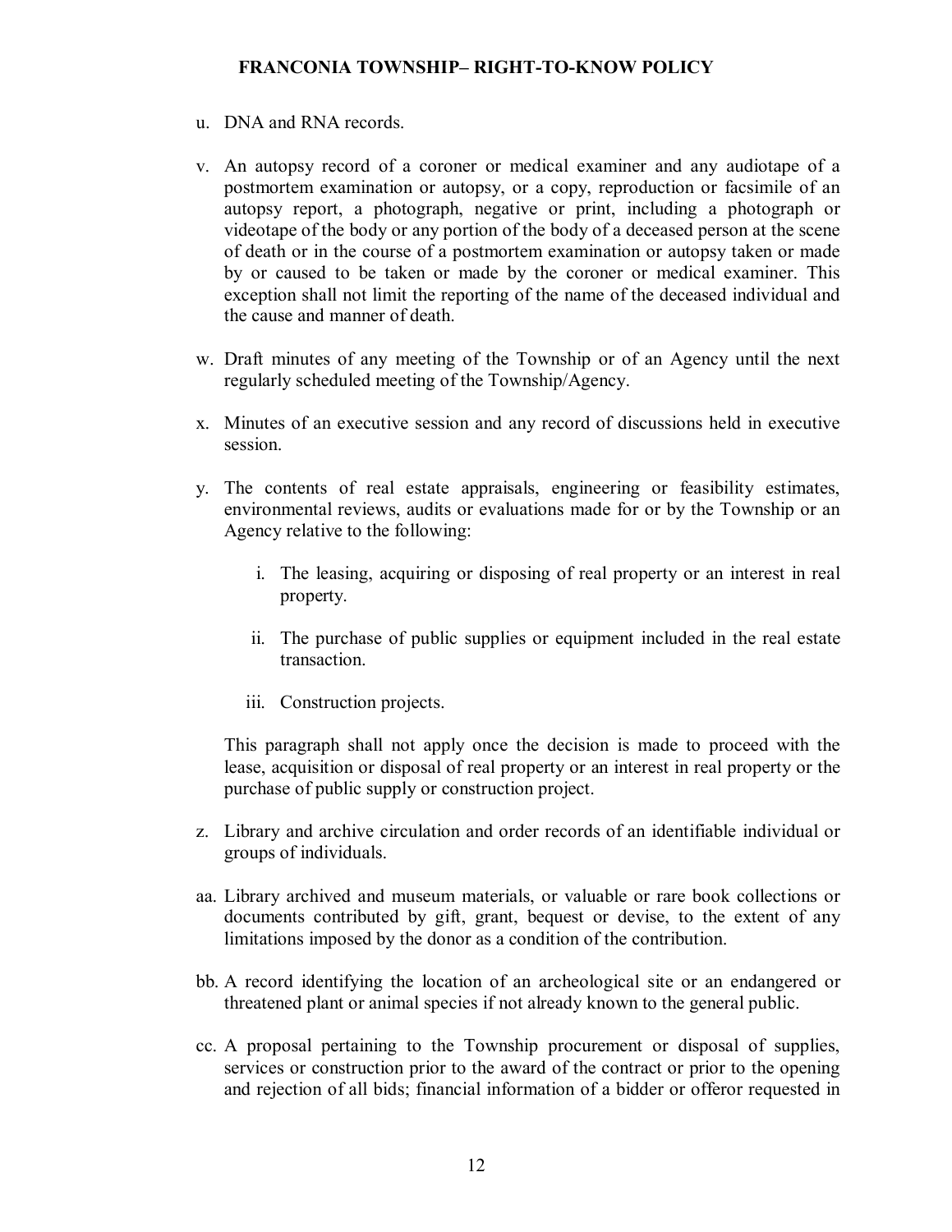an invitation for bid or request for proposals to demonstrate the bidder's or offeror's economic capability; or the identity of members, notes and other records of Township proposal evaluation committees established under 62 Pa.C.S. § 513.

- dd. A record or information relating to a communication between the Township or an Agency and its insurance carrier, administrative service organization or risk management office. This does not apply to a contract with an insurance carrier, administrative service organization or risk management office or to financial records relating to the provision of insurance.
- ee. A record or information:
	- i. Identifying an individual who applies for or receives social services; or
	- ii. Relating to the following:
		- 1. The type of social services received by an individual;
		- 2. An individual's application to receive social services, including a record or information related to an agency decision to grant, deny, reduce or restrict benefits, including a quasi-judicial decision of the Township and the identity of a caregiver or others who provide services to the individual; or
		- 3. Eligibility to receive social services, including the individual's income, assets, physical or mental health, age, disability, family circumstances or record of abuse.
- ff. Correspondence between a person and a member of the General Assembly and records accompanying the correspondence which would identify a person that requests assistance or constituent services. This paragraph does not apply to correspondence between a member of the General Assembly and a principal or lobbyist under 65 Pa.C.S. Ch. 13A.
- gg. A record identifying the name, home address or date of birth of a child 17 years of age or younger.
- 7. Access to Township's Records
	- a. Providing a requester with physical access to a document in the Township's office is a "response" for the purposes of the Right-to-Know Law. Hours of access shall be the Township's hours of operation, as set forth above.
	- b. Agencies, as defined under the Act, and United States residents are entitled to access to public records under the Act.